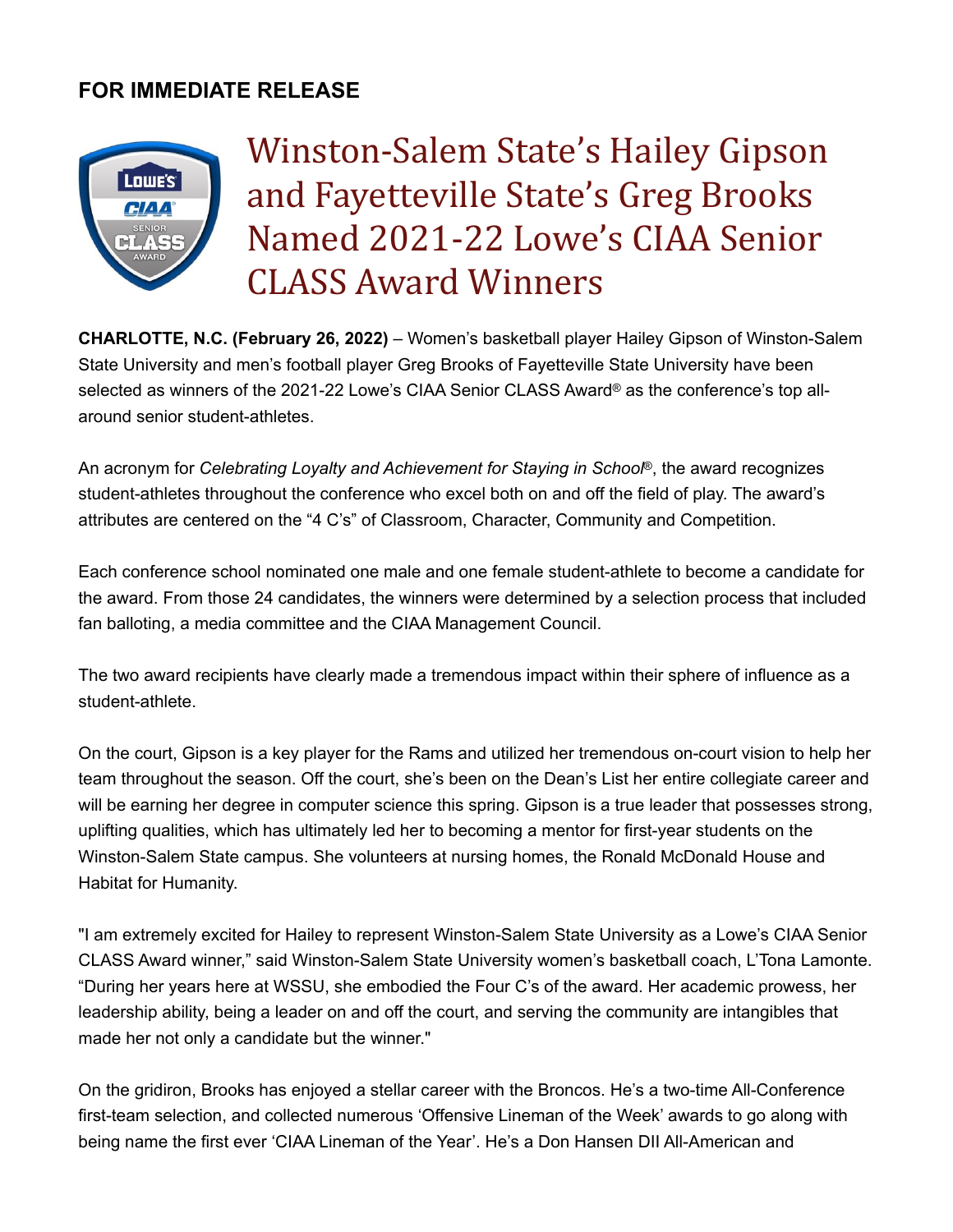participated in the HBCU Legacy Bowl. In the classroom, Brooks earned a bachelor's degree in psychology and graduated magna cum laude with a 3.91 overall grade-point-average. He's a seven-time Dean's List member and has also obtained a degree in psychology with a behavioral research certificate. As a team captain, Brooks looks for ways to impact his local community by volunteering with several organizations, as well as assisting elementary school students and soup kitchens.

"We are extremely proud of Greg Brooks," said Fayetteville State University football coach Richard Hayes. "He has lived up to the meaning of student-athlete while here at Fayetteville State University by achieving high academic and athletic success."

Both Gipson and Brooks said they were honored to close out their collegiate experience with an award that highlights the characteristics of being a complete and well-rounded student-athlete.

"I am grateful to have learned a lot over my past four years as a student-athlete at Winston-Salem State University," said Gipson. "Playing sports teaches you to have self-confidence, and people with high selfconfidence are not discouraged by defeat or failure. Playing sports provides life lessons that will correlate into the workforce. I plan to take the lessons I have learned from past mistakes to create success in my future career path. As the great Muhammad Ali once said, 'I hated every minute of training, but I said, 'Don't quit. Suffer now and live the rest of your life as a champion''. Being a student athlete is hard, but not quitting makes it better, and now I will live the rest of my life as a champion!"

"My career as a student-athlete at Fayetteville State has really shaped my current outlook on life and the plans for my future," said Brooks. "I've built connections through my hard work in the classroom as well as on the football field. Through being a student-athlete, I found a connection with my love for sports and my love for the field of psychology. I'm preparing to move forward with pursuing a career in sports psychology. My time at FSU also helped me understand the importance of reaching out and giving back to the community. It's important to uplift the community you're in and it's an overall great feeling to help others. I'm blessed to call Fayetteville State my alma mater and I will take everything I gained from my experiences at FSU with me moving forward."

The two winners were presented with the distinctive, four-pillar Lowe's Senior CLASS Award trophy during the men's and women's championship games of the CIAA Conference Basketball Tournament by league Commissioner, Jacqie McWilliams, and Lowe's Vice President of Customer Relationship Marketing, Sharonda Britton.

"It is a privilege to see some of our brightest stars be recognized for their contributions to their sport and as a scholar at their respective institutions," said McWilliams. "Greg and Hailey exemplify what is so special and inspiring about CIAA sports and student-athletes. Lowe's, once again you have opened the door to showcase the legacy, leadership and community that is embedded in the CIAA."